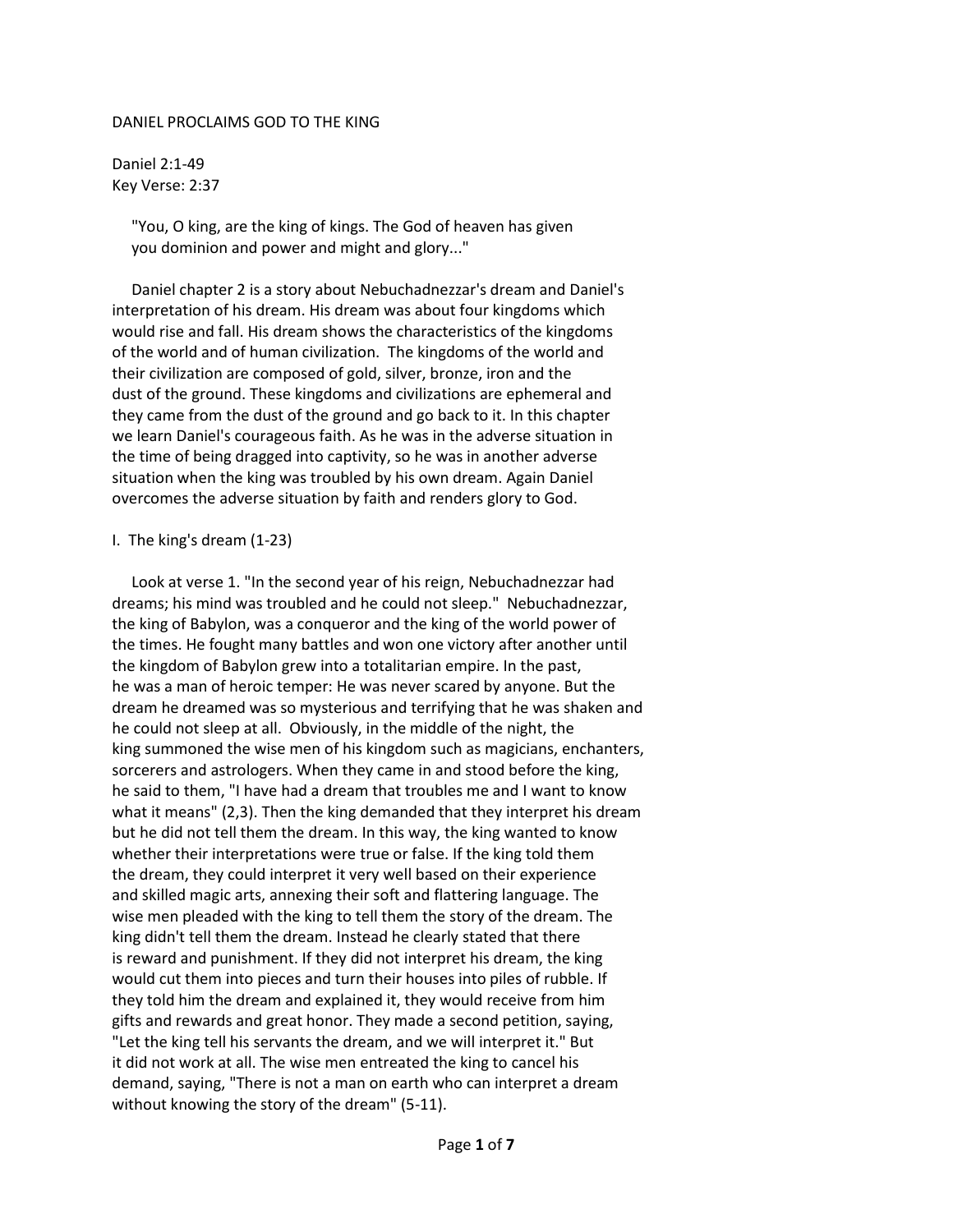When the wise men revealed their inability to interpret his dream, the king was so angry and furious that he ordered the execution of all the wise men of Babylon. So the decree was issued to put the wise men to death. At the decree, the kingdom was in a great commotion. Since Daniel and his friends were among the wise men of the kingdom, they were also on the death penalty list. In this situation, what did Daniel do?

First, Daniel confronts Arioch (14-16). When Daniel heard that the king had sent men to arrest him and his friends to put them to death, he was scared to death, for he was an alien POW. But he did not sit down helplessly paralyzed by fear. Daniel overcame his fear by faith. Then he came to Arioch, the commander of the king's guard, who had gone out to put to death the wise men of Babylon. Daniel spoke to him with wisdom and tact. Daniel's chances were 50/50. The commander might talk to him kindly to help him find a way of survival from the decree, or he might let his soldiers arrest him. Anyway, Daniel confronted the commander of the palace guard who came to arrest him (14). How did he fearlessly take a chance? He did this not because he was a man of nerve and guts, but because he had faith in God Almighty. When Daniel depended on God in that situation, God gave him wisdom and power to overcome his fear. When Daniel depended on God in that situation, God gave him a heart to go to see the commander of the king's guard. Daniel asked Arioch, the commander, "Why did the king issue such a harsh decree?" At the moment, the commander did not arrest him. Rather the commander explained the matter to Daniel. After confronting the commander, Daniel persuaded the commander to let him see the king. In this way, Daniel went in to the king and asked for time, so that he might interpret the dream for him. Daniel knew that the king had refused to let his wise men gain time, and the king was very angry (8). Daniel knew that his destiny and that of his friends was like a candle flickering before the wind. Anyway, by faith, he went to the king and asked for time. Daniel had faith that overcomes fear and changes the situation.

 At ordinary times, there seems to be no distinction between true Christians and non-Christians. But when people confront crises, they reveal their true colors. True Christians overcome crises with courageous faith and render glory to God. On the other hand, godless people are gripped with fear and only try to get out of the situation.

Second, Daniel asks his coworkers' prayer support (17,18). Prayer is the measure of faith. When Daniel came home, he realized that he needed God's help to interpret the king's dream to save all the wise men's lives, including his own. He believed that God could do it. As yet, he had not received wisdom from God to interpret the king's dream. So he decided to pray that God would give him wisdom and power to interpret the dream, so that he and his friends might not be executed with the rest of the wise men of Babylon. Even a talkative person becomes acquiescent and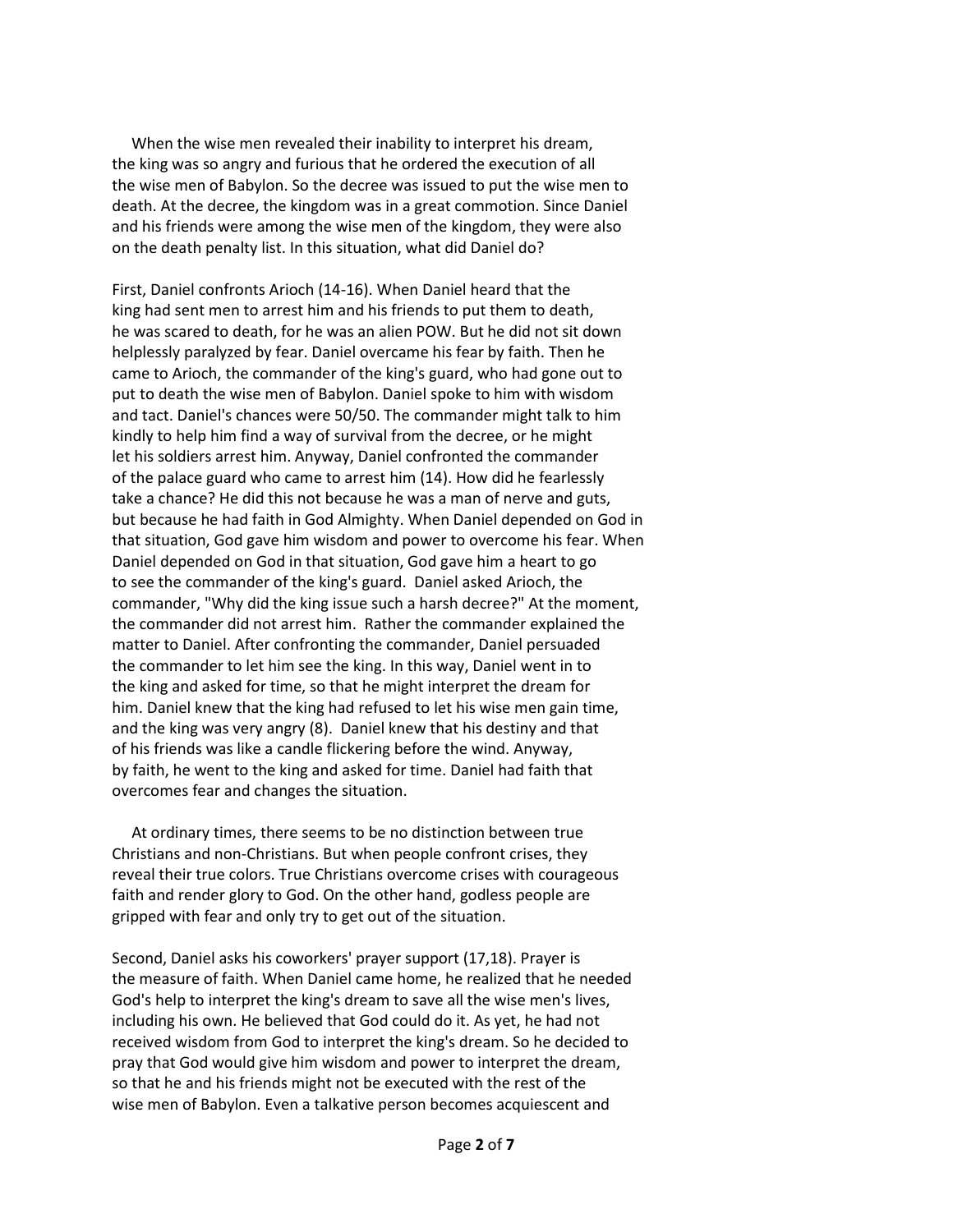keeps the matter mostly to himself at a critical time. But Daniel was different from unbelieving people. For this, he wanted to pray for God's help. But Daniel did not pray by himself. He humbly shared his burden and prayer topic with his coworkers, Hananiah, Mishael and Azariah. Daniel was a truly humble man to the point of begging his coworkers' united prayer. (Read verses 17,18.)

 Jesus is a good example of this. Jesus had decided to drink the cup of suffering. He needed prayer support. So Jesus asked his disciples to support him by praying together. But they were so unprayerful that they fell asleep.

Third, God shows Daniel the dream. Look at verse 19. "During the night the mystery was revealed to Daniel in a vision. Then Daniel praised the God of heaven." If Daniel had prayed by himself, probably he would not have been able to sleep because he was burdened by the task he had to fulfill. But when he prayed together with his coworkers his burden was removed and he could sleep well. While he was sleeping, the mystery was revealed to Daniel in a vision. When Daniel pleaded for mercy from the God of heaven concerning this mystery in prayer, God answered his prayer in his dream. Verse 19 says, "The mystery was revealed to Daniel in a vision." In this phrase, "in a vision" means that Daniel dreamed the dream that King Nebuchadnezzar had dreamed. So he could know all the story of the dream and also interpret it. When Daniel prayed earnestly with his coworkers God answered his prayer. In this event we remember Jesus' promise that if we pray, God answers our prayers. Mark 11:24 says, "Therefore I tell you, whatever you ask for in prayer, believe that you have received it, and it will be yours." Matthew 7:7,8 says, "Ask and it will be given to you; seek and you will find; knock and the door will be opened to you. For everyone who asks receives; he who seeks finds; and to him who knocks, the door will be opened." It is most beautiful to see that we pray together with our coworkers.

Fourth, Daniel praises God. Look at verses 20-23. "Praise be to the name of God for ever and ever; wisdom and power are his. He changes times and seasons; he sets up kings and deposes them. He gives wisdom to the wise and knowledge to the discerning. He reveals deep and hidden things; he knows what lies in darkness, and light dwells with him. I thank and praise you, O God of my fathers: You have given me wisdom and power, you have made known to me what we asked of you, you have made known to us the dream of the king." These verses teach us God is the Sovereign Ruler. He also answers his children's prayers. In this part we learn that Nebuchadnezzar was the king of Babylon, top leader of a superpower nation of the times. But he did not know God, so he was greatly troubled by a vision of God. On the other hand, Daniel was nothing but a POW. But when he saw a vision of God in his dream, he was not troubled. Rather, he was overjoyed, acknowledging that God answered his prayer. He knew God and he knew how to pray. When he prayed, God gave him wisdom and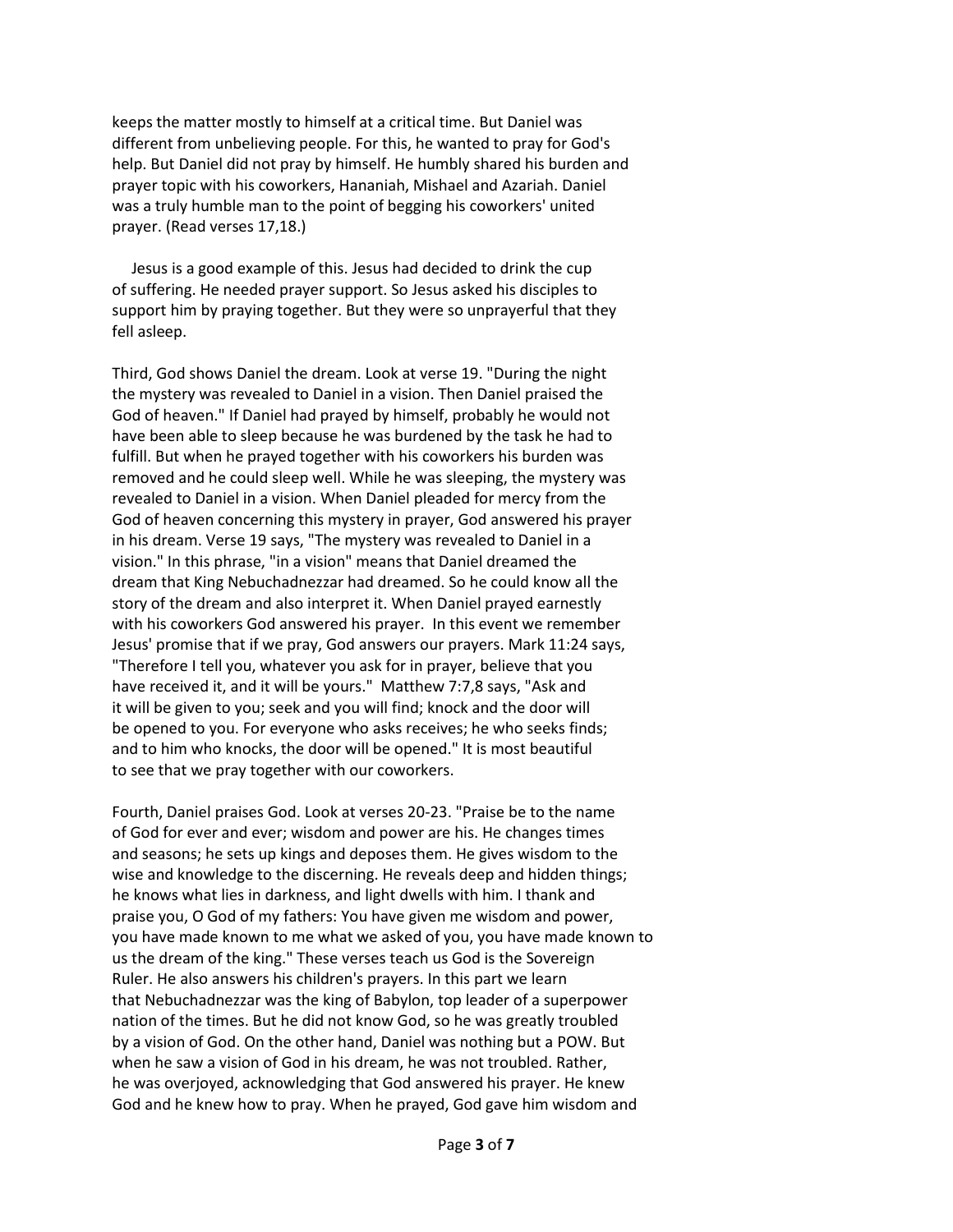power to overcome the situation. Then he praised God.

II. Daniel interprets the king's dream (24-43)

 The next morning Arioch the commander took Daniel to the king. What did Daniel do before the king?

First, Daniel proclaims God to king Nebuchadnezzar. On seeing Daniel, the king asked him, "Are you able to tell me what I saw in my dream and interpret it?" What did Daniel say? Read verses 27 and 28. "Daniel replied, 'No wise man, enchanter, magician or diviner can explain to the king the mystery he has asked about, but there is a God in heaven who reveals mysteries. He has shown King Nebuchadnezzar what will happen in days to come. Your dream and the visions that passed through your mind as you lay on your bed are these:'" On seeing the king, Daniel proclaimed God to the king, saying, "there is a God who made heaven and earth and can reveal mysteries." First and last of all, Daniel witnessed God to the king. Daniel lost no chance in proclaiming God, for God was in his heart. We also must proclaim God to other people through our conversations, and at any available opportunity, instead of wasting time in gossip.

 Daniel is also eager to win the king over to God. Look at verses 29,30. "As you were lying there, O king, your mind turned to things to come, and the revealer of mysteries showed you what is going to happen. As for me, this mystery has been revealed to me, not because I have greater wisdom than other living men, but so that you, O king, may know the interpretation and that you may understand what went through your mind." The phrase, "but so that you, O king, may know the interpretation," expounds that Daniel is determined to win over king Nebuchadnezzar to God. Daniel was eager to lead the king to God because he saw the king as a mere man who could not but struggle with a dream.

Second, the interpretation of the dream (31-45). Look at verse 31. "You looked, O king, and there before you stood a large statue--an enormous, dazzling statue, awesome in appearance." King Nebuchadnezzar saw a large statue in his dream which was so enormous and dazzling and awesome in appearance that he was troubled. What does the statue symbolize?

Firstly, it has a head of gold. Verse 32a says, "The head of the statue was made of pure gold..." Verse 37 says, "You, O king, are the king of kings. The God of heaven has given you dominion and power and might and glory." The last part of verse 38 says, "You are that head of gold." The head of gold stands for King Nebuchadnezzar and his empire Babylon and its civilization. Nebuchadnezzar fell into the illusion that he had made his empire and the glorious civilization of Babylon with his own hands. But Daniel says God made the empire and civilization and gave it to him to rule over. King Nebuchadnezzar must have been shocked when his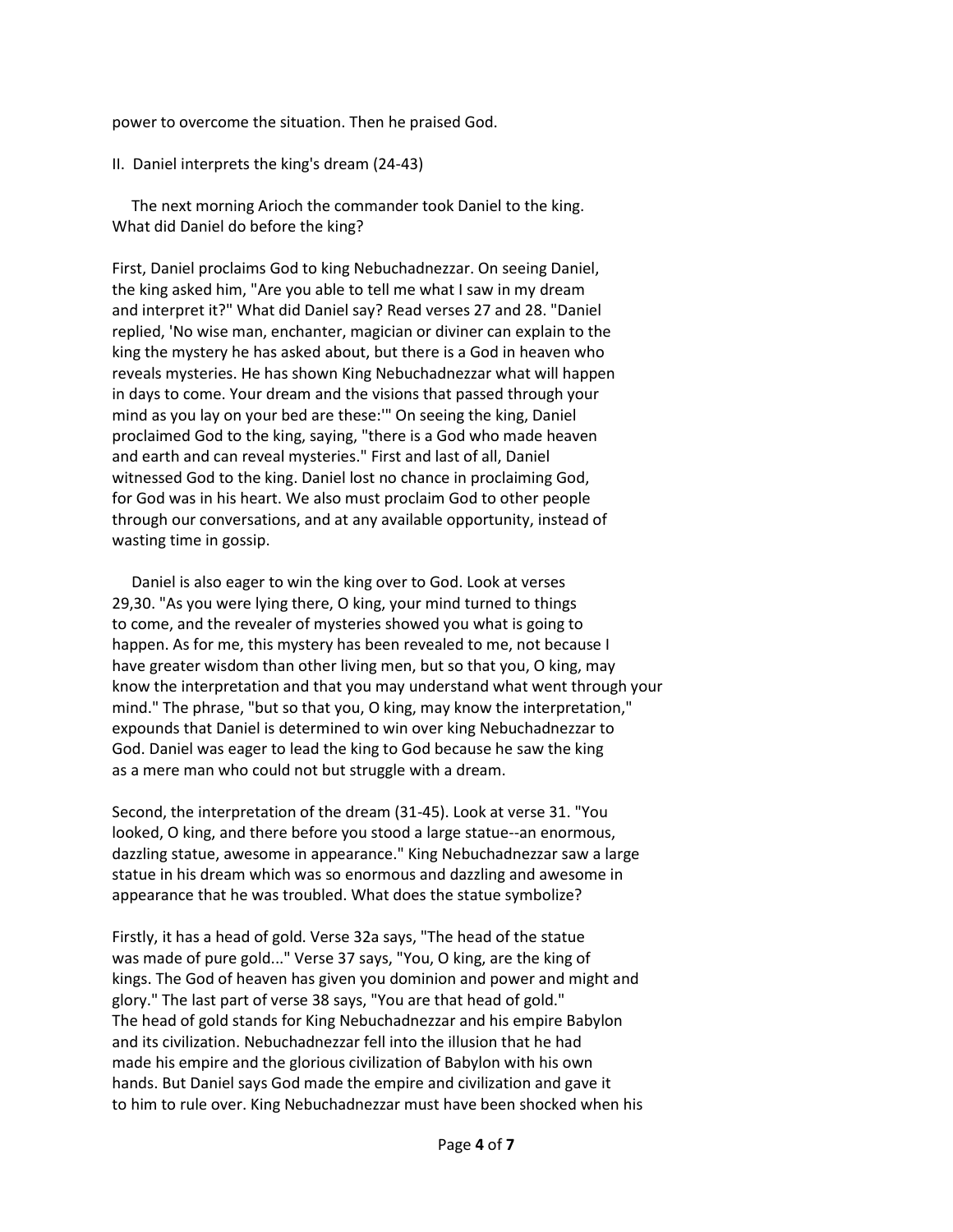inner thought was revealed on the surface. At this point, Daniel expounds that God is the Sovereign Ruler and king Nebuchadnezzar is his servant, even though he was the most eminent king in human history as the head of gold.

Secondly, it has a chest of silver. Verse 32 goes on to say, "...its chest and arms of silver..." According to Daniel, the chest and arms made of silver refer to Media and Persia (5:31, 8:20). In the time of Belshazzar, king of Babylon, Media and Persia allied army forces and conquered the Babylonian empire and ruled it alternately.

Thirdly, it has a belly of bronze. Verse 32b says, "...its belly and thighs of bronze..." According to Daniel, the belly and thighs of bronze represent the kingdom of Greece (8:21). As we know well, Alexander the Great conquered Media, Persia, Macedonia and Egypt and established, in name and reality, the kingdom of Greece. It is interesting to know that the belly of bronze extends to both thighs, dividing into two parts. This implies that the kingdom of Greece would be divided into two parts.

Fourthly, it has legs of iron. Many Bible students say that the legs refer to the Roman Empire because her empire extended like two legs to the nations of both west and east. In verse 41, the feet and toes represent various nations which are partly weak and partly strong.

 The statue refers to the kingdoms of the world and explains their characteristics. Kings and kingdoms of the world rise and wane. The Chinese Emperor Chin wanted to keep his life and his dynasty forever. So he made The Great Wall and sent out several thousand physicians to seek for herbs which make life everlasting. But he failed. Mr. Chin's agony must be the agony of all kings and kingdoms. Kings and kingdoms are made from the dust of the ground and for the time being exist in the world and go back to the dust of the ground. Nothing is forever. 1 Peter 1:24 says, "For, 'All men are like grass, and all their glory is like the flowers of the field; the grass withers and the flowers fall...."

 The statue also tells us of human civilization in allegory. These days many people believe education improves human minds. Through education they can ameliorate the world in which they live. But history proves the world is not getting better. As we know well, the civilization of Babylon was really rich and noble. All the foundation of worldly achievements came from its civilization. The civilization of Greece was poor and ignoble. The civilization of Rome was cruel and violent. After the civilization of Rome, the civilization of the world did not improve. Rather, it got worse and worse. In the statue we see that gold deteriorates into silver and silver into bronze and bronze into iron. Likewise, the civilization of the world got worse--never better.

Verse 35a says, "Then the iron, the clay, the bronze, the silver and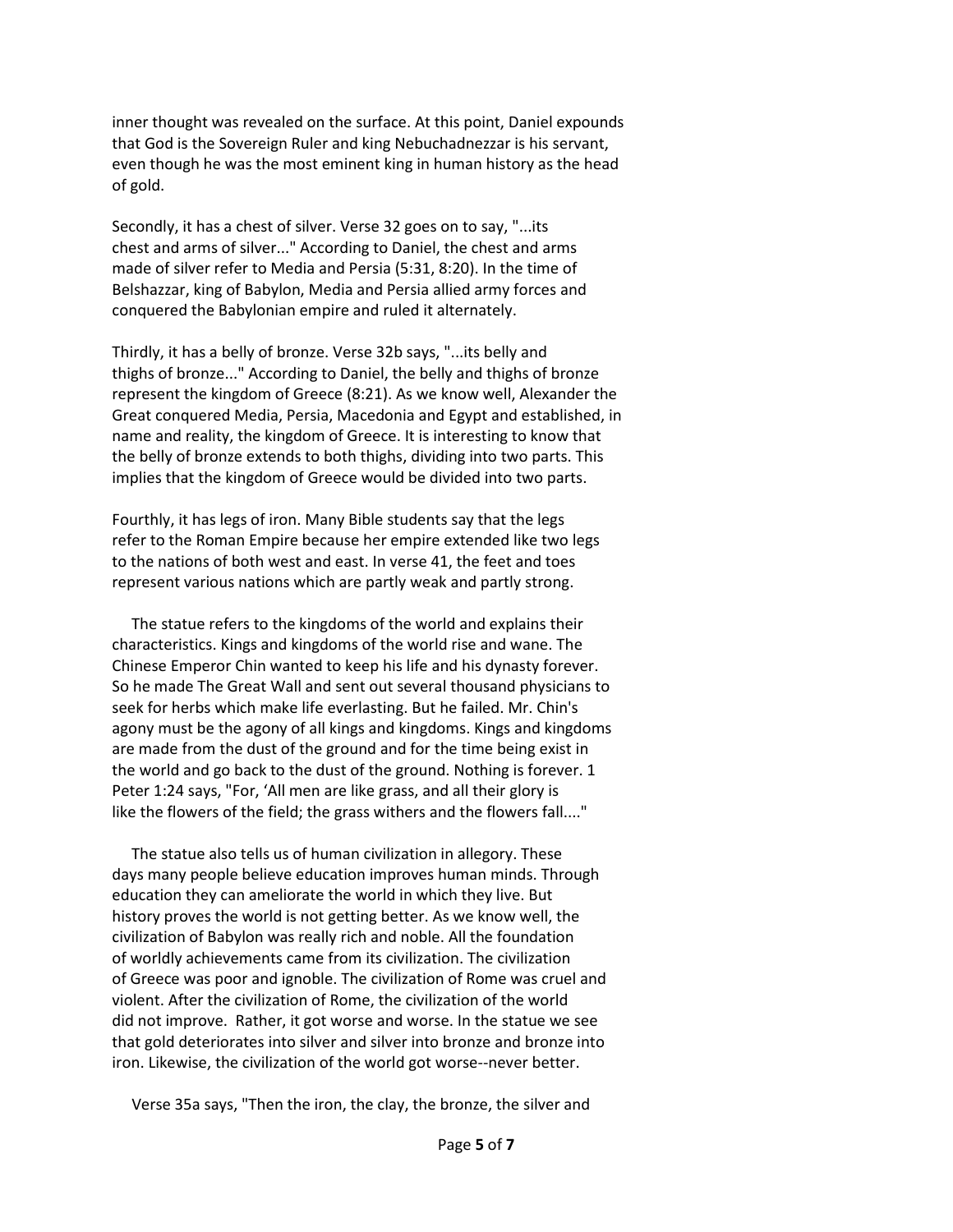the gold were broken to pieces at the same time and became like chaff on a threshing floor in the summer. The wind swept them away without leaving a trace." This verse describes exactly the characteristics of kingdoms and civilizations of the world. The world without God only gets worse and worse. Men without God cannot have any moral codes or spiritual dimension. So they become dummies with ignoble desires. The world needs God more than better human conditions.

 Look at verse 40. "Finally, there will be a fourth kingdom, strong as iron--for iron breaks and smashes everything--and as iron breaks things to pieces, so it will crush and break all the others." By the estimation of value, gold is better than iron. But by the degree of strength, iron is stronger than gold. Where there is no God, there is no value system in men's hearts. So inferior kinds of people, who have the crushing power of iron, crush all the good things of the world and make men worthless.

## III. The rock (34-49)

First, the Kingdom of God (34-44). Look at verse 35b. "But the rock that struck the statue became a huge mountain and filled the whole earth." In this verse, rock refers to the eternal kingdom of God. Verse 44 explains this well. It says, "In the time of those kings, the God of heaven will set up a kingdom that will never be destroyed, nor will it be left to another people. It will crush all those kingdoms and bring them to an end, but it will itself endure forever." In the Bible, the rock refers to Jesus. Gospel writers, and especially Peter, refer to Jesus as the "cornerstone." 1 Peter 2:6 says, "For in Scripture it says: 'See, I lay a stone in Zion, a chosen and precious cornerstone, and the one who trusts in him will never be put to shame.'" This is a free quotation of Isaiah 28:16. Its meaning is that whoever trusts in Jesus will never be put to shame and they will inherit the kingdom of God. Again 1 Peter 2:7 says, "'The stone the builders rejected has become the capstone,' and, 'A stone that causes men to stumble and a rock that makes them fall.'" This is a quotation of Psalm 118:22. Its meaning is that Jesus came to this world as King of kings and Lord of lords. But people, because of their sins, rejected him like the stone the builders rejected. But Jesus will be the standard which causes men to stand or stumble. This part explains that the kingdom of God is forever.

Second, your God is the God of gods (45-49). Daniel testified about God to Nebuchadnezzar, the king of Babylon. Look at verse 45b. "The great God has shown the king what will take place in the future. The dream is true and the interpretation is trustworthy." Then the king placed Daniel in a high position and made him ruler over the entire province of Babylon and placed him in charge of all his wise men. Moreover, at Daniel's request the king appointed Shadrach, Meshach, and Abednego administrators over the province of Babylon, while Daniel himself remained at the royal court (48,49).